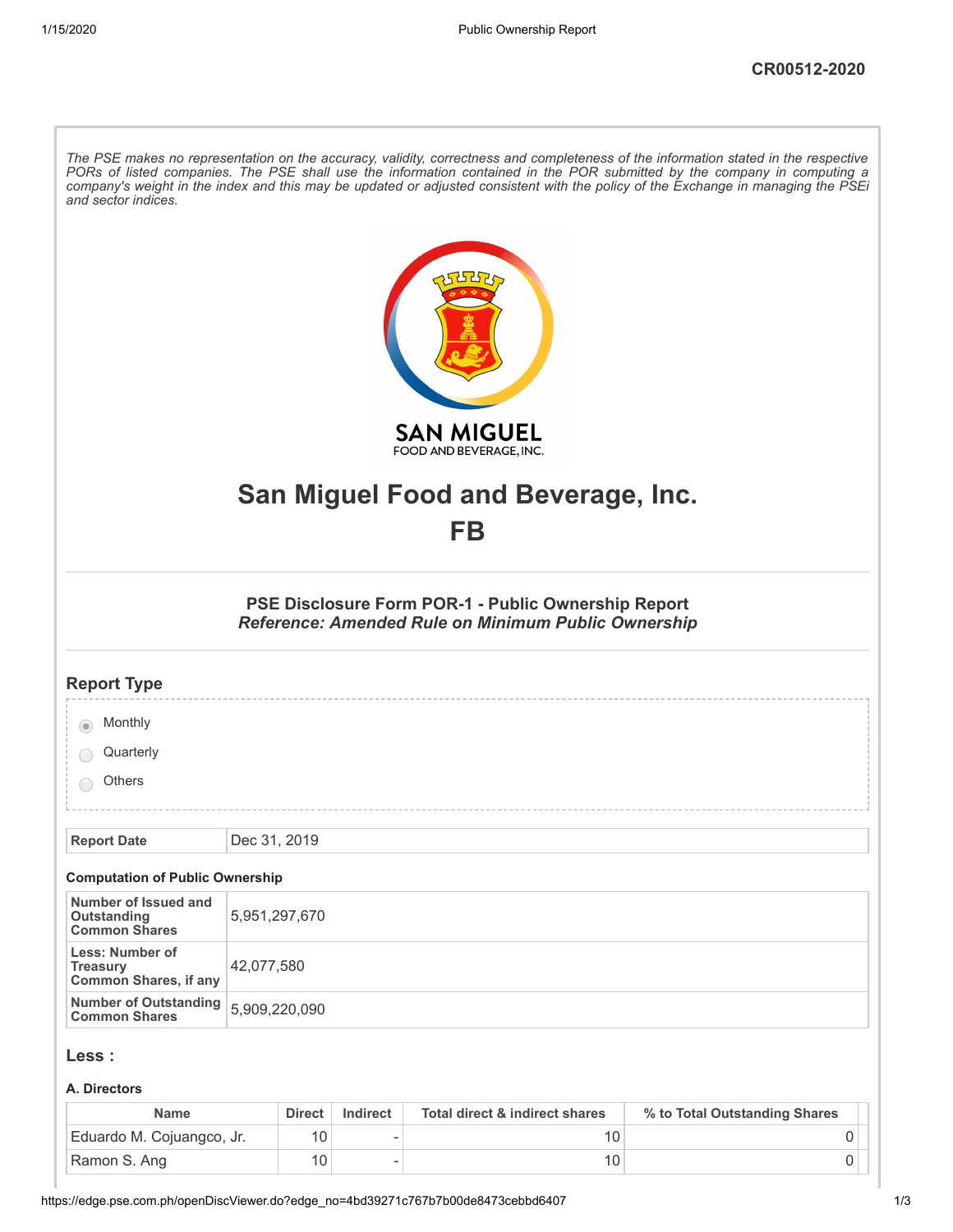| Carmelo L. Santiago      | 10  |         | 10      | 0 |
|--------------------------|-----|---------|---------|---|
| Menardo R. Jimenez       | 10  |         | 10      | 0 |
| Francisco S. Alejo III   | 10  | 230,000 | 230,010 | O |
| Ma. Romela M. Bengzon    | 10  |         | 10      | O |
| Minita V. Chico-Nazario  | 10  |         | 10      | 0 |
| Ricardo C. Marquez       | 10  |         | 10      | 0 |
| Cirilo P. Noel           | 10  |         | 10      | O |
| Roberto N. Huang         | 10  |         | 10      | 0 |
| Emmanuel B. Macalalag    | 10  |         | 10      | 0 |
| Ferdinand K. Constantino | 10  |         | 10      | O |
| Aurora T. Calderon       | 10  |         | 10      | 0 |
| Winston A. Chan          | 10  |         | 10      | 0 |
| Joseph N. Pineda         | 10  |         | 10      | 0 |
|                          | 150 | 230,000 | 230,150 | 0 |

### **B. Officers**

| <b>Name</b>                              |  | Direct   Indirect   Total direct & indirect shares   % to Total Outstanding Shares |
|------------------------------------------|--|------------------------------------------------------------------------------------|
| Ramon S. Ang (same as above)             |  |                                                                                    |
| Francisco S. Alejo III (same as above)   |  |                                                                                    |
| Roberto N. Huang (same as above)         |  |                                                                                    |
| Emmanuel B. Macalalag (same as above)    |  |                                                                                    |
| Ferdinand K. Constantino (same as above) |  |                                                                                    |
| Ildefonso B. Alindogan                   |  |                                                                                    |
| Alexandra B. Trillana                    |  |                                                                                    |
|                                          |  |                                                                                    |

### **C. Principal/Substantial Stockholders**

| <b>Name</b>            | <b>Direct</b> | Indirect | Total direct & indirect shares | % to Total Outstanding Shares |
|------------------------|---------------|----------|--------------------------------|-------------------------------|
| San Miguel Corporation | 5,245,082,440 | ۰        | 5,245,082,440                  | 88.76                         |
|                        | 5,245,082,440 |          | 5,245,082,440                  | 88.76                         |

# **D. Affiliates**

| <b>Name</b> | <b>Direct</b> | Indirect | Total direct & indirect shares | % to Total Outstanding Shares |
|-------------|---------------|----------|--------------------------------|-------------------------------|
| None        |               |          |                                |                               |
|             |               |          |                                |                               |

## **E. Government**

| <b>Name</b> | <b>Direct</b> | Indirect | Total direct & indirect shares | % to Total Outstanding Shares |
|-------------|---------------|----------|--------------------------------|-------------------------------|
| None        |               |          |                                |                               |
|             |               |          |                                |                               |

# **F. Banks**

| <b>Name</b> | <b>Direct</b> | Indirect | Total direct & indirect shares | % to Total Outstanding Shares |
|-------------|---------------|----------|--------------------------------|-------------------------------|
| None        |               |          |                                |                               |
|             |               |          |                                |                               |

# **G. Employees**

| <b>Name</b> | <b>Direct</b> | Indirect | Total direct & indirect shares | % to Total Outstanding Shares |
|-------------|---------------|----------|--------------------------------|-------------------------------|
| None        |               |          |                                |                               |
|             |               |          |                                |                               |